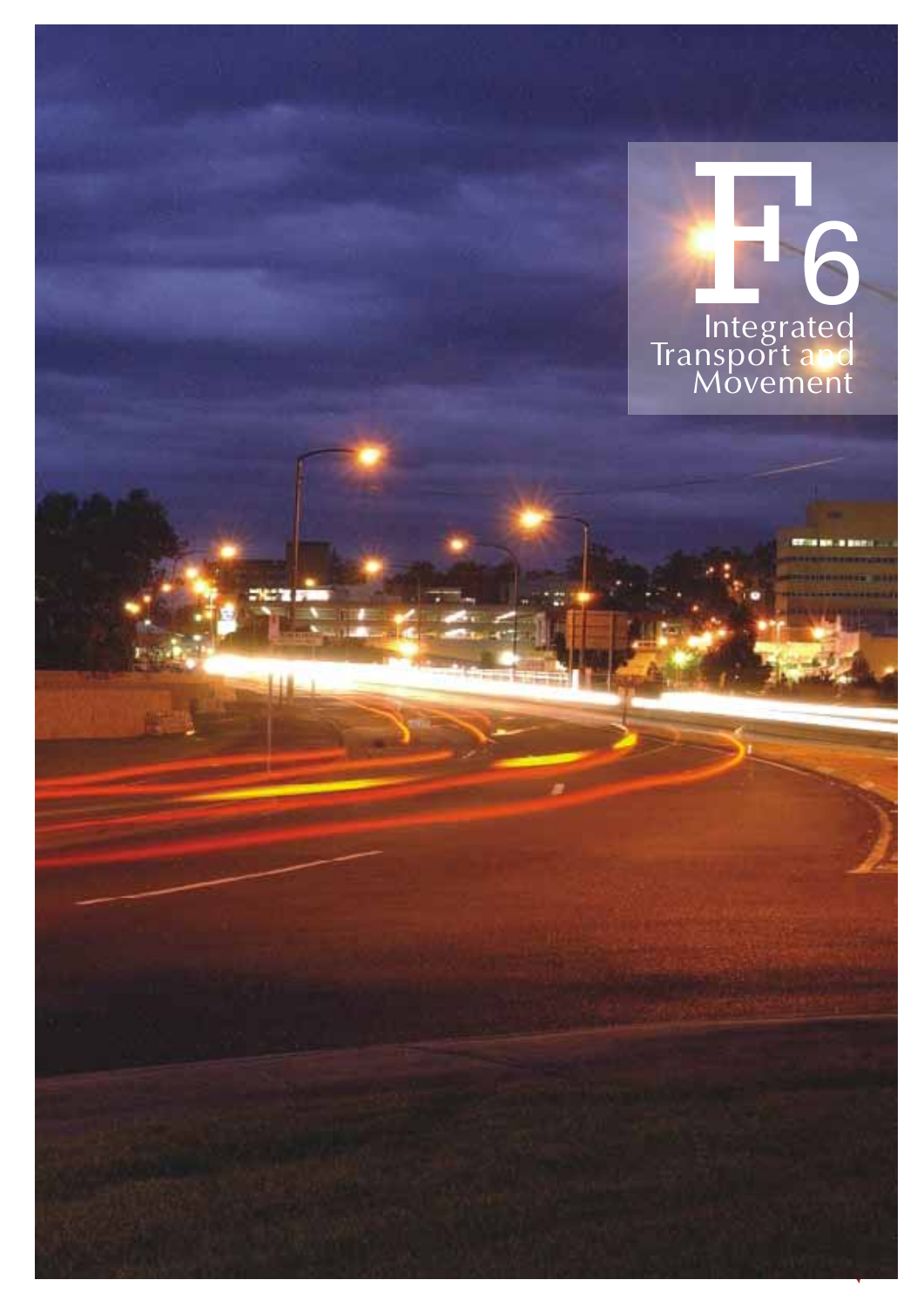**Ipswich City is well-serviced by an integrated public transport and roads system that effectively eliminates congestion, conserves community character and enhances liveability.**

# **6.1 Theme - Integrated Transport and Movement**

Transport and the movement of people around Ipswich is one of the major issues for the Ipswich community.

Transport and the associated infrastructure have shaped the current form of the City. For example, the first railway line ever built in Queensland extended from Ipswich to Grandchester. The rail industry has played a role in the lives of many Ipswich past and present residents, and continues to do so with contemporary features such as the Queensland Railway Museum.

Today, transport is still a major issue, but for all the wrong reasons. The Ipswich Motorway, extending between Ipswich and Brisbane, is regularly criticised for safety and congestion. Traffic on

the Motorway is now up to 100 000 vehicles a day during the busiest days of the week, The mixture of cars and freight transport vehicles is problematic.

To address the transport issues in Ipswich a number of major infrastructure projects have been proposed in the State SEQ Infrastructure Plan and Program (2005) including:

- $\triangleright$  Ipswich rail line third track Corinda-Darra and Darra-Redbank.
- $\triangleright$  Springfield passenger rail line.
- $\triangleright$  TransLink sub-regional rail station upgrade program.
- $\triangleright$  Sub-regional cycle network.
- $\triangleright$  Ipswich Motorway upgrade (pending Goodna Bypass Investigation).
- Ø Logan Motorway/Ipswich Motorway interchange upgrade.

**"I would like to see more public transport, buses that go further than the routes they are assigned to now so that more people will have the chance to go into town and have a good time without worrying about finding your own way there and back."**

> **Stephanie Deutscher,** Lead On Participant

- $\triangleright$  Cunningham Highway to Warrego Highway connection (pending Goodna Bypass and River Road Investigation).
- $\triangleright$  Extension of Centenary Highway - Springfield to Ripley to Yamanto.
- $\triangleright$  Centenary Highway four lanes - Ipswich Motorway to Springfield.
- $\triangleright$  Western Ipswich Bypass (Haigslea to Amberley).
- $\triangleright$  Cunningham Highway four lanes - Ripley Road to Ebenezer.
- Ø Warrego Highway/Brisbane Valley Highway Interchange.

Access to public transport is another key issue in terms of residents being able to travel around Ipswich. Currently, residents express concern about the number and reliability of services and limited modal choices. Public transport providers realise this, however, their concern is that they are unable to provide a viable service without adequate demand. This is an issue that must be resolved, and it may depend on a combination of activities to reduce residents' dependency on their private vehicle and increase their use of public transport services. The environmental, economic and social benefits of reducing car usage could be substantial.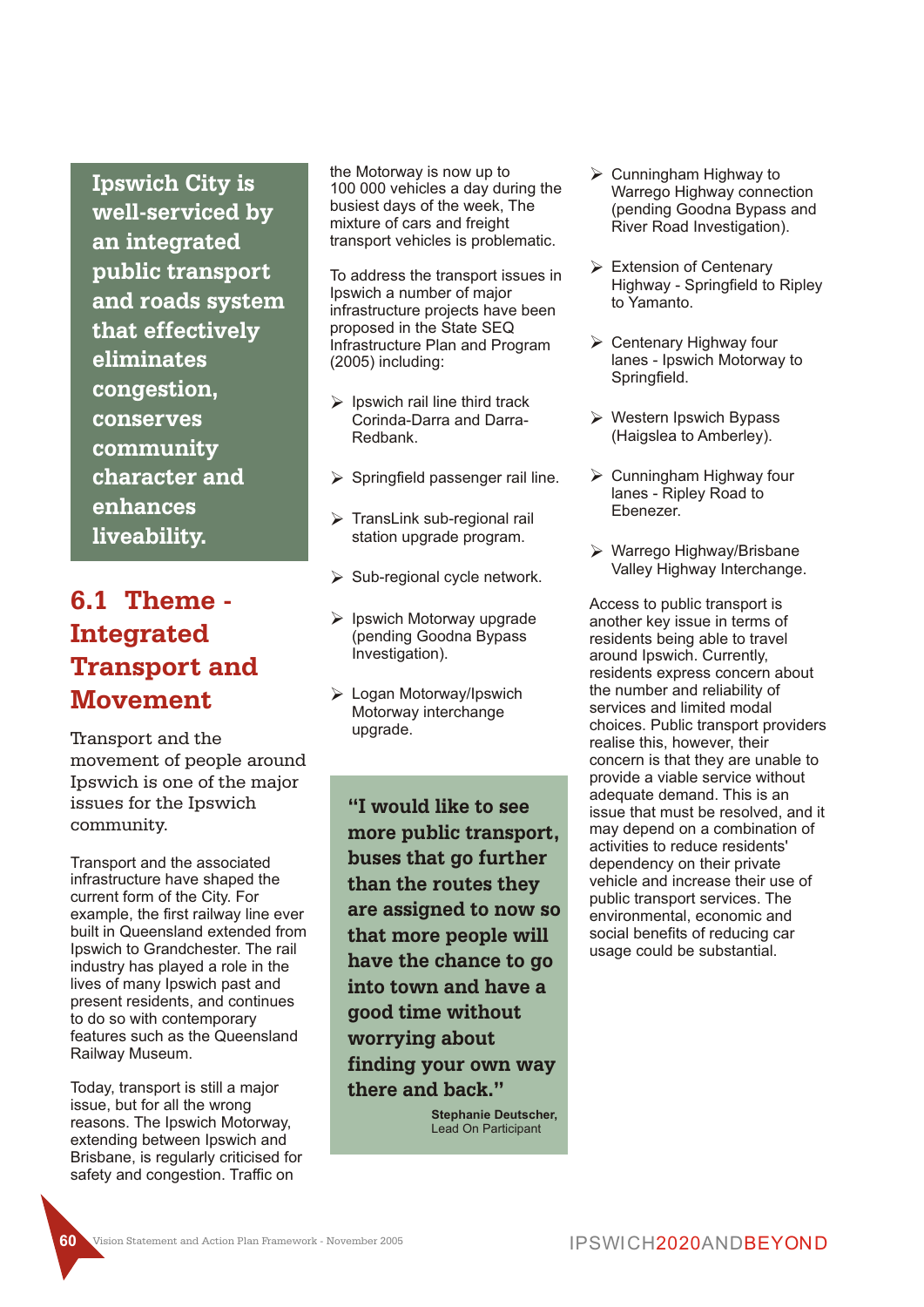**6.2 Summary of Goals and Strategies - Integrated Transport and Movement**

# **ITM Goal 1 - Connected Communities**

The Ipswich transport system connects communities and enables for easy access around the local community, throughout Ipswich and to other areas of South East Queensland.

## **Strategy ITM 1.1**

Integrated Land Use and Transport Planning: Ensure that the transport needs of residents are considered early in land use planning processes.

- $\triangleright$  Prepare and implement an Integrated Transport Plan for Ipswich.
- $\triangleright$  Establish a Transport Steering Committee.
- $\triangleright$  Identify public transport requirements for emerging areas in the early stages of the planning process.
- $\triangleright$  Identify opportunities for the construction of new schools adjacent to uses with large areas of carparking.

 $\triangleright$  Identify and align the transport priorities and objectives for Ipswich of all stakeholders.

#### **Strategy ITM 1.2**

Connected Centres: Ensure that centres are connected and enable efficient movement between communities.

- $\triangleright$  Provide a loop bus service that connects major centres in Ipswich.
- $\triangleright$  Investigate and implement public transport services to rural centres.
- $\triangleright$  Provide interactive information touch screens at major transport hubs.
- $\triangleright$  Provide public transport services after hours to major community facilities.
- $\triangleright$  Provide coordinated transport services for efficient changeover and transfer between modes.

# **Strategy ITM 1.3**

Transit Oriented Development: Identify and develop opportunities to create communities based on the principles of Transit Oriented Development.

- $\triangleright$  Identify opportunities for Transit Oriented Development in Local Growth Management Strategies.
- $\triangleright$  Enhance transport facilities and services at transit oriented communities.
- $\triangleright$  Monitor the change in use of transit services at transit oriented communities.

#### **Strategy ITM 1.4**

A Safe Transport Network: Ensure that residents feel safe travelling throughout Ipswich.

- $\triangleright$  Develop and implement Bus Stop and Station Design Guidelines.
- $\triangleright$  Provide real time service updates at major bus stops.
- $\triangleright$  Identify and implement safety measures around transport interchanges and rail stations.
- $\triangleright$  Improve security services on public transport.
- $\triangleright$  Identify and implement opportunities to enable bikes to be taken on buses and storage facilities at major transport interchanges.

## **Strategy ITM 1.5**

A Legible and Permeable Transport Network: Ensure that residents and visitors are easily able to negotiate their way around Ipswich regardless of which mode of transport they are using.

- $\triangleright$  Design and construct gateway treatments to major entry points of the City.
- $\triangleright$  Design and construct boulevard treatments along major approach routes.
- $\triangleright$  Investigate the current flow of traffic through the CBD and identify measures to improve legibility.
- $\triangleright$  Construct a large format map of the City at the Tourist Information Centre.
- $\triangleright$  Prepare and implement design standards for transit interchanges.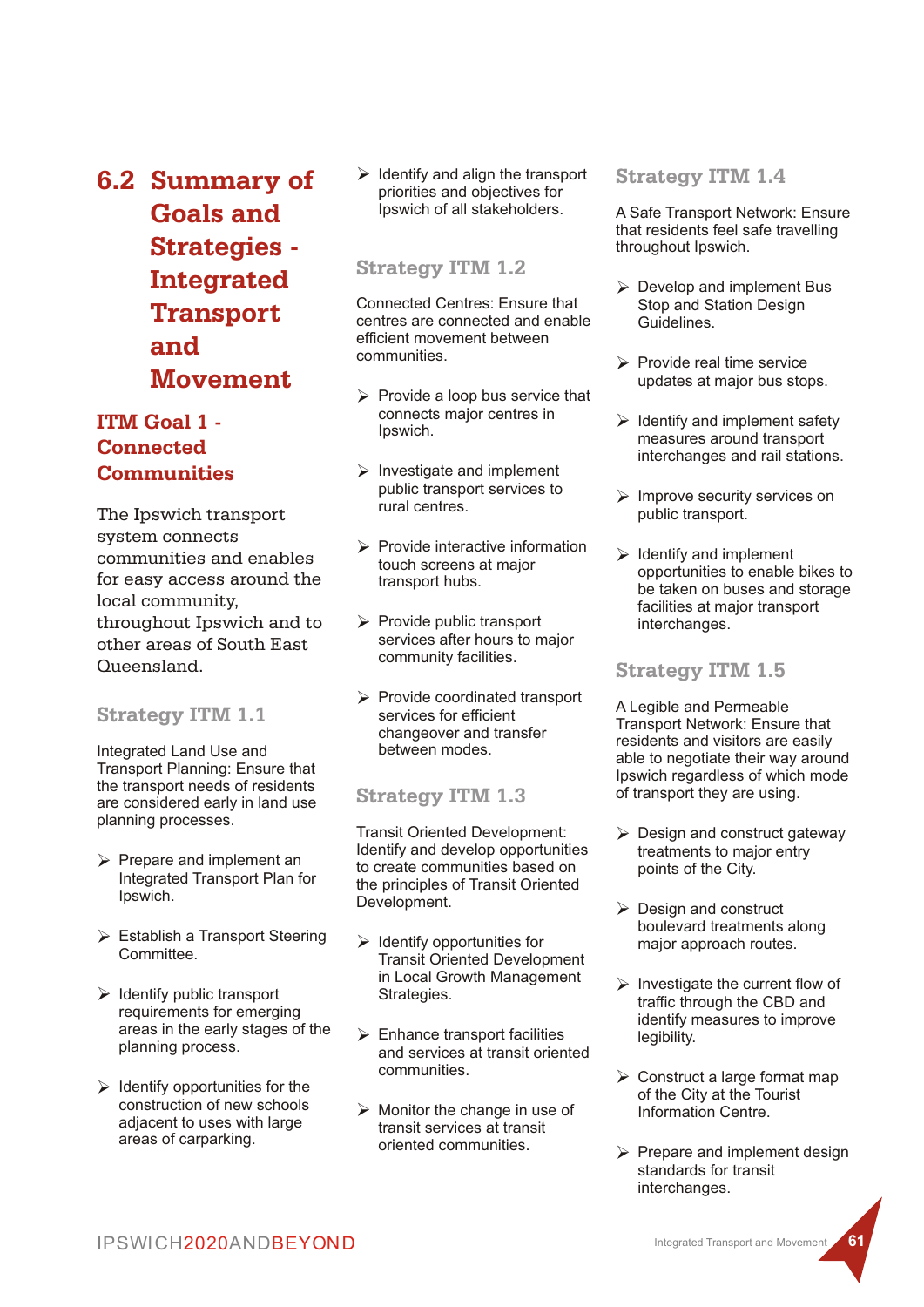# **ITM Goal 2 - Efficient and Affordable Access**

The Ipswich transport system is designed to enable resident access to a variety of transport modes and prioritises the effective and equitable movement of people and goods whilst encouraging innovation and flexibility.

#### **Strategy ITM 2.1**

Prioritise Public Transport: Provide an extensive and efficient public transport system.

- $\triangleright$  Research travel patterns of residents and households.
- $\triangleright$  Investigate and implement opportunities to use local taxi services to supplement public transport.
- $\triangleright$  Implement the SEQ Public Transport Network Plan.

#### **Strategy ITM 2.2**

A Safe and Functional Road Network: Maintain an efficient and safe network of roads.

- $\triangleright$  Design and construct a major upgrade of the Ipswich Motorway.
- $\triangleright$  Implement the SEQ Strategic Road Network.
- $\triangleright$  Implement road design standards to accommodate bus traffic, light rail, pedestrians and cyclists in residential areas.
- Ø Lobby State and Federal Governments for funding of the Ipswich Motorway upgrade.

#### **Strategy ITM 2.3**

Active Personal Transport: Ensure the transport network is designed to cater for pedestrian and cycle movement.

- $\triangleright$  Prepare and implement an Active Transport Strategy.
- $\triangleright$  Prioritise the provision of offroad cycle paths in new urban development.
- $\triangleright$  Provide showers and bike storage facilities at public buildings, public facilities and commercial / industrial buildings of a certain scale.
- $\triangleright$  Identify and implement opportunities to improve the provision of safe cycleways to schools.

#### **Strategy ITM 2.4**

Multi-use Transport Infrastructure for the Future: Develop a transport network today that can adapt to the potential changes in transport preferences in the future.

- $\triangleright$  Investigate and deliver opportunities for provision of transit lanes on major transport corridors.
- $\triangleright$  Design major transport corridors to cater for potential alternative modes of transport.

# **ITM Goal 3 - Collaborative Transport Planning**

The Ipswich transport system and related investment decisions is a result of the collaborative efforts of a range of stakeholders including all levels of government, the private sector and the Ipswich community and these decisions consider the preservation of options for future generations.

#### **Strategy ITM 3.1**

Transport Infrastructure Providers Deliver in Partnership: All stakeholders responsible for the delivery of transport infrastructure work in partnership to plan for and construct an integrated network.

- $\triangleright$  Establish a rail corridor and express rail services between Ipswich, Ripley, Swanbank, Springfield and Brisbane.
- $\triangleright$  Identify the public transport requirements for greenfield development within Local Structure Plans.
- $\triangleright$  Plan for infrastructure for active transport such as pedestrian and cycle paths.

#### **Strategy ITM 3.2**

Funding Transport Infrastructure: Identify all options for funding transport infrastructure development and maintenance and invest this in the most economically viable manner.

- $\triangleright$  Research and implement innovative measures to fund transport infrastructure.
- $\triangleright$  Identify key partnerships and funding sources for transport infrastructure.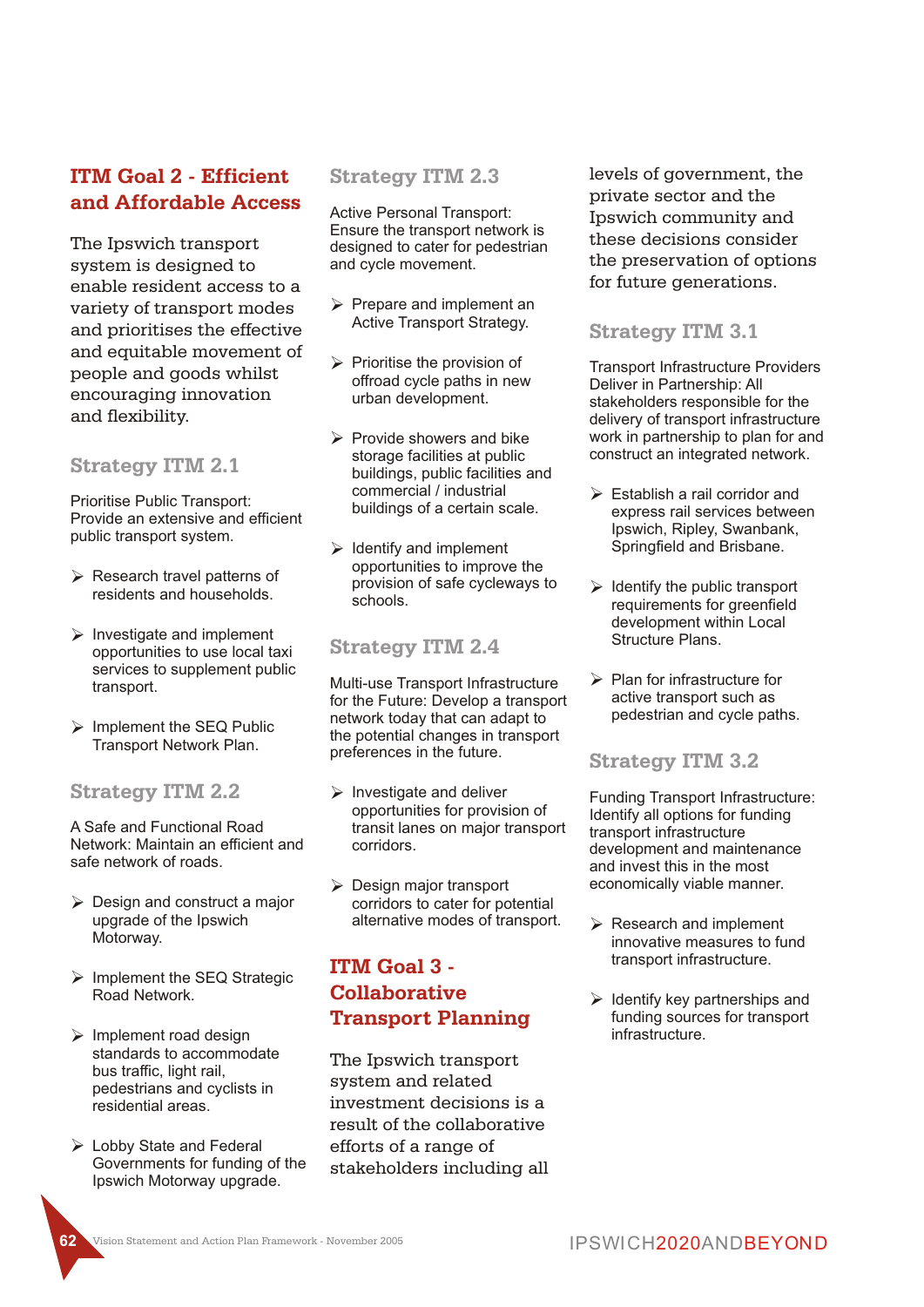#### **Strategy ITM 3.3**

Environmentally Responsible Network: Ensure the transport system and related infrastructure is provided in a manner which is environmentally responsible.

 $\triangleright$  Establish and invest in public transport services that operate on 'environmentally friendly technology'.

## **Strategy ITM 3.4**

Strategic Decisions: Decisionmakers demonstrate a culture of making decisions for the long-term in ensuring the benefits and costs of the transport system are equitably distributed across and within current and future generations.

 $\triangleright$  Inform decision makers of the projected financial, environmental and social costs of delaying investment in large transport infrastructure.

## **Strategy ITM 3.5**

Innovative Transport: Encourage innovation in the design and development of the transport network.

- $\triangleright$  Install computer systems on buses that record the travel behaviours of patrons.
- $\triangleright$  Investigate opportunities to provide on-demand transport services.
- $\triangleright$  Investigate opportunities to provide transport services currently not available in Ipswich.

## **Strategy ITM 3.6**

Public Participation: Encourage local residents to participate in the decision-making processes

regarding the planning and delivery of the transport network and system.

- Ø Design road infrastructure in partnership with local residents.
- $\triangleright$  Establish a community based steering committee focussed on transport issues.

# **ITM Goal 4 - Transport for the Economy**

The Ipswich transport network supports the economic growth and functions of the City.

# **Strategy ITM 4.1**

Transport of Freight: Develop Ipswich as a key freight hub that services the economic activities of the city and the western corridor of South East Queensland.

- $\triangleright$  Identify the freight transport needs of the region that Ipswich can accommodate.
- $\triangleright$  Plan for the creation of a regionally significant transport hub in Ipswich.
- $\triangleright$  Investigate the potential for Ipswich to cater for more rail freight.
- $\triangleright$  Provide incentives to minimise the movement of freight during commuter peak hours.

## **Strategy ITM 4.2**

Transport to Employment: Each of the key employment nodes within Ipswich are serviced with efficient transport networks, catering for freight movement and employee access.

- $\triangleright$  Identify options for providing transport services in Regionally Significant Enterprise Areas.
- $\triangleright$  Provide incentives for large employment bases to provide transport services for employees.
- $\triangleright$  Encourage local businesses to provide incentive schemes for employees to use public transport services.
- $\triangleright$  Plan to provide for pedestrian and cycle links to key employment nodes.